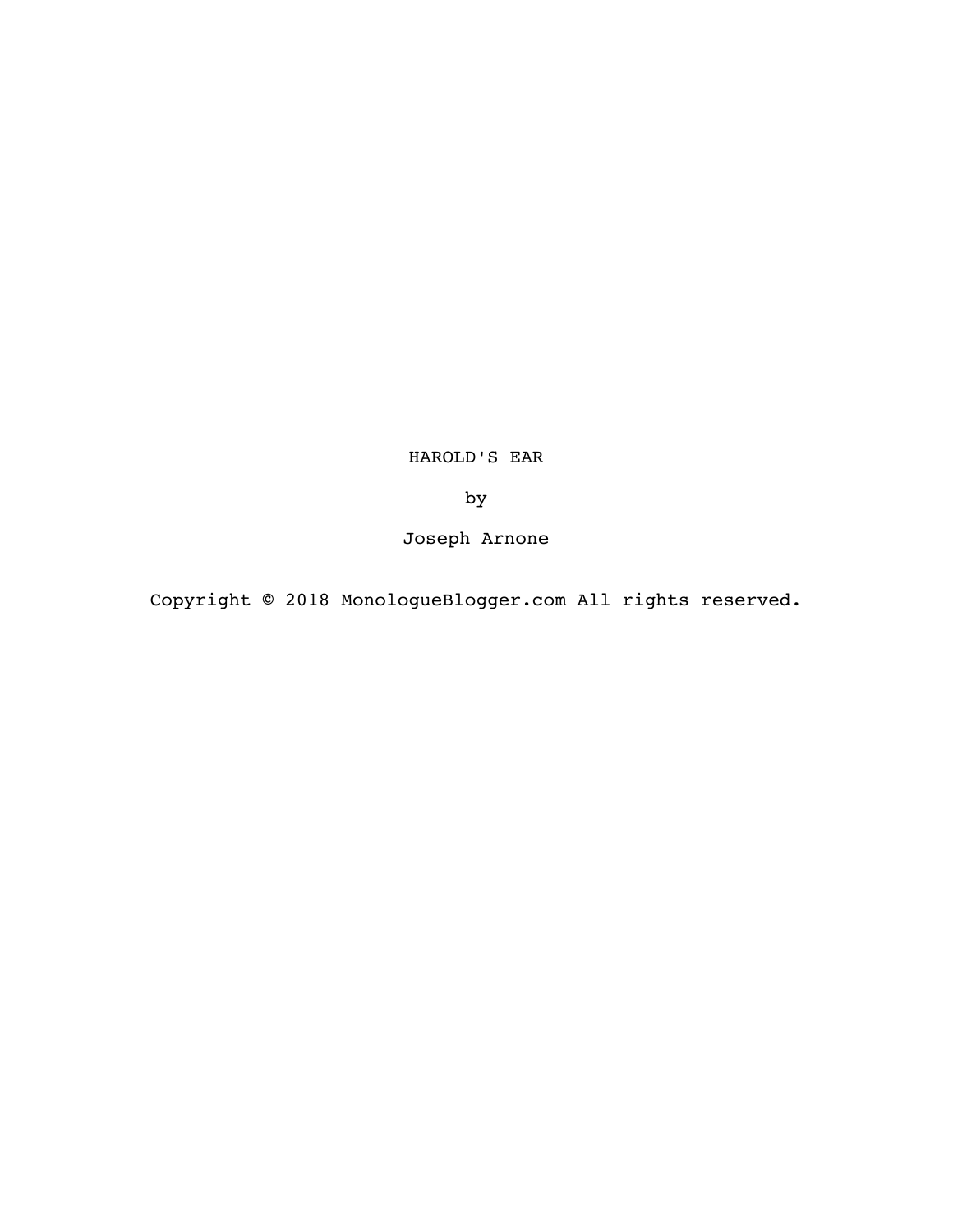INT. REBECCA'S BEDROOM - AFTERNOON

Rebecca is busy playing her flute. There's a knock on the door and Uncle Harold enters.

## HAROLD

Rebecca, you can't keep playing your flute all day, each day. I'm liable to have cardiac arrest.

## REBECCA

You said that I can play as often as I wish and I am choosing to play as often as I wish.

## HAROLD

Is there something wrong in your brain? It was a figure of speech. It doesn't mean I was actually encouraging you to play fiddle diddle all day long.

REBECCA Well, you figured wrong.

HAROLD I must have cotton wedged deep into my ear because my own voice sounds muffled.

Harold begins jerking his head to the side, trying to get something out of his ear.

> REBECCA What are you doing?

HAROLD I like tilting my head to the side and jerking it for your amusement.

Harold continues to jerk his head.

REBECCA Wait! You're going to do damage to yourself. Let me have a look.

Rebecca looks inside Harold's ear. Yep. I see something white.

> HAROLD Are you serious?

REBECCA You have what appears to be a piece of white cotton in your ear.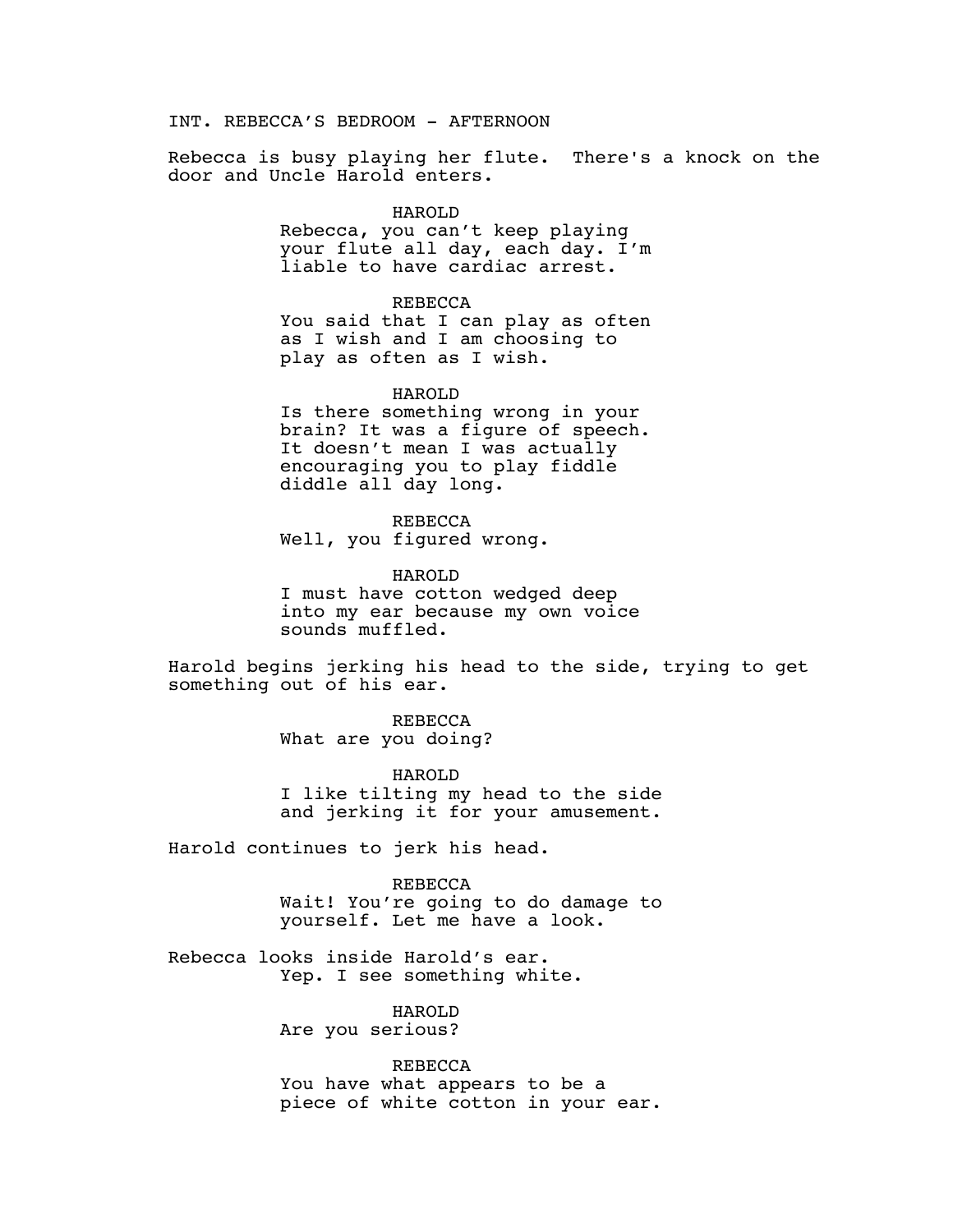REBECCA

I'm not your Doctor.

### HAROLD

Rebecca, please, I am your Uncle and as your Uncle I am asking you to help me. Do you have a pair of tweezers or something such?

### REBECCA

...Hold on...

Rebecca fumbles through her make up bag and pulls out a pair of tweezers.

I'll try these.

## HAROLD

How should we do this? Should I lay down on the floor flat and you slowly, gently and calmly, grab it and pull it out?

# REBECCA

Okay.

# HAROLD

Okay, that's it, no argument? I never knew that this was going to be my final ending...who could possibly imagine?

Harold gets on the floor and lays on his side. How's this?

## REBECCA

You look like you're posing for a centerfold, Uncle Harold. You need to lay all the way down and relax.

Harold lays down flat.

Okay. Now, you need to remain calm because if you jiggle around, I'm afraid the cotton might go in further.

HAROLD

FURTHER?

REBECCA So, don't move!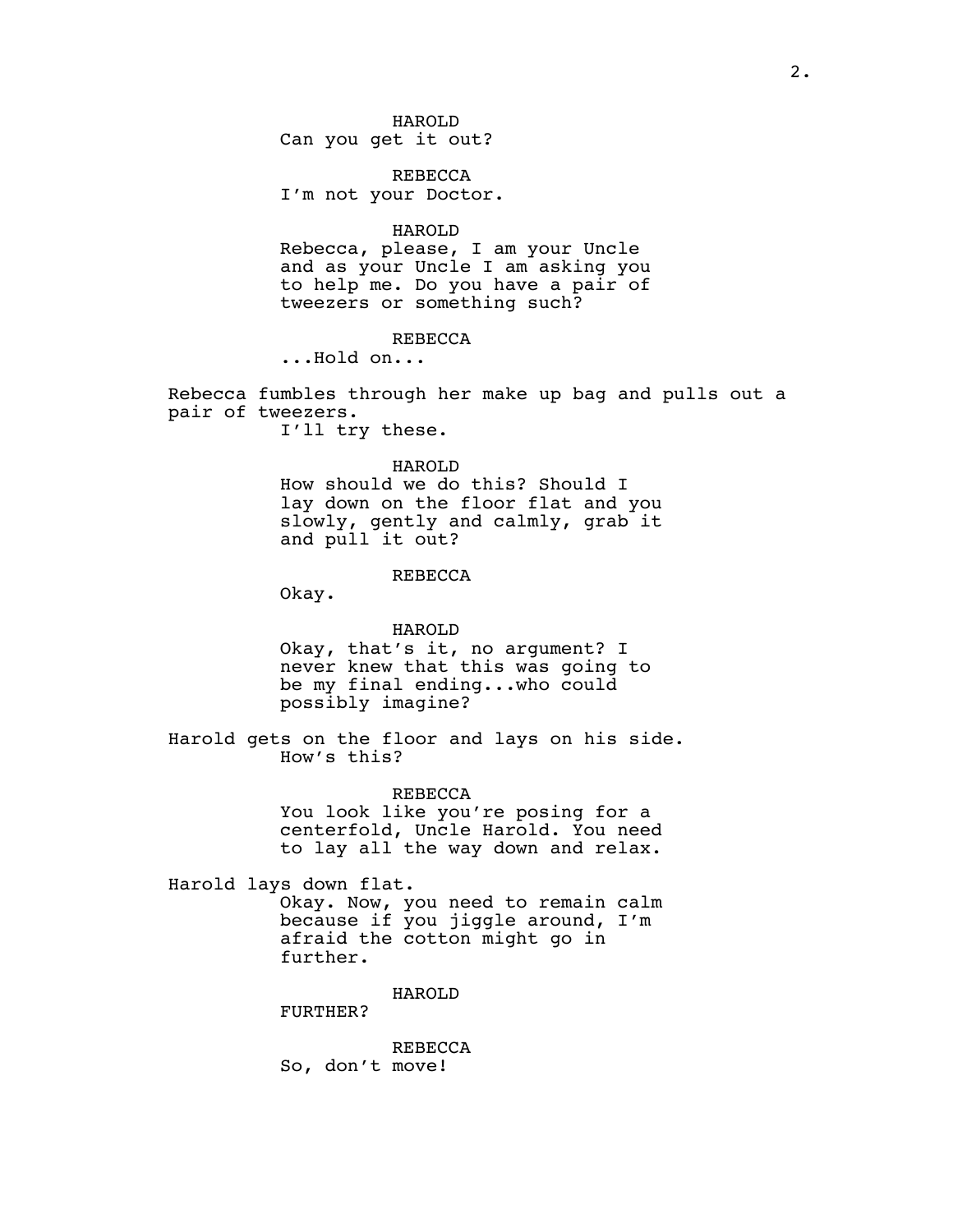HAROLD Famous last words...

REBECCA Uncle Harold, I'm serious.

HAROLD I'm serious too, there is nothing funny about this, not one bit.

REBECCA I'm going in.

HAROLD

REBECCA No talking. I have to focus.

Harold Mumbles, "Hmmm Mmmm".

Oh God.

Harold slowly begins to chuckle. His chuckling grows and grows until finally he laughs out-loud uncontrollably.

> REBECCA (CONT'D) I almost got it!

HAROLD I'm sorry, it's too ticklish, it's tooooo---

REBECA Stop wiggling around.

HAROLD HAHAHA. Hurry, Hurry, pull it out, pull it out, please!

REBECCA Almost there!

HAROLD

HAHAHA!!!

REBECCA

GOT IT!!!

# HAROLD

Did you? Did you get it--Oh, I can hear terrific! Unbelievable! All this time I thought I was losing my hearing, except for your flute playing but other than that I thought I was---wow, I have such a strong voice. I am so baritone.